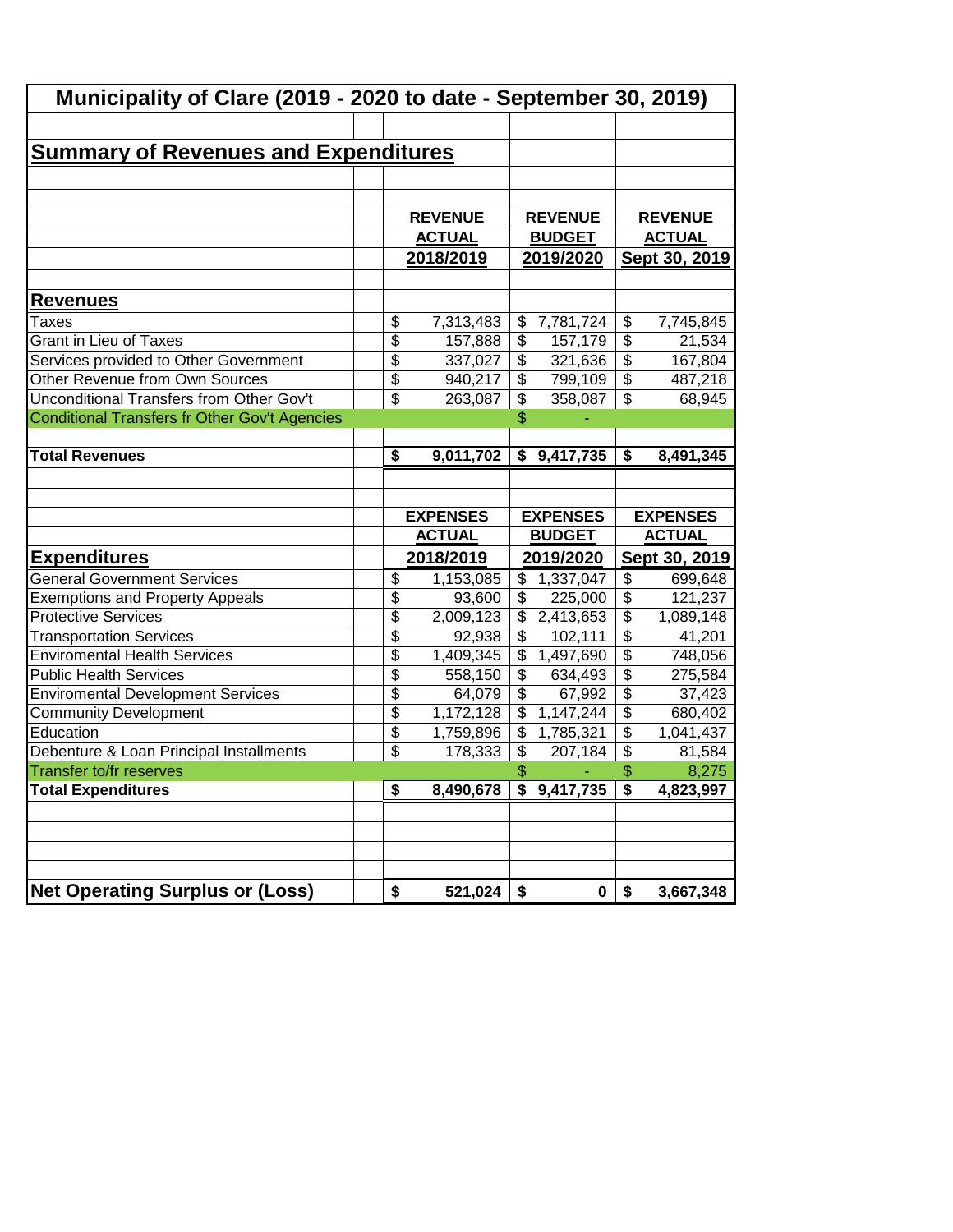|                 | Municipality of Clare (2019 - 2020 to date - September 30, 2019) |                      |                        |                              |                      |
|-----------------|------------------------------------------------------------------|----------------------|------------------------|------------------------------|----------------------|
|                 |                                                                  |                      |                        |                              | Page 2               |
|                 |                                                                  |                      |                        |                              |                      |
| <b>Revenues</b> |                                                                  |                      | <b>REVENUE</b>         |                              |                      |
|                 |                                                                  | <b>ACTUAL</b>        | <b>BUDGET</b>          |                              | <b>ACTUAL</b>        |
| Acc $#$         |                                                                  | 2018/2019            | 2019/2020              |                              | Sept 30, 2019        |
|                 |                                                                  |                      |                        |                              |                      |
|                 | <u>Taxes</u>                                                     |                      |                        |                              |                      |
| 11100           | <b>Assessable Property</b><br><b>Residential Tax</b>             |                      |                        |                              |                      |
| 11110<br>11120  | <b>Commercial Tax</b>                                            | 4,787,712            | 4,903,475<br>1,409,006 | \$                           | 4,903,475            |
| 11151           | Resource Tax                                                     | 1,401,785<br>470,826 | 456,467                | \$<br>\$                     | 1,409,006<br>456,467 |
| 11153           | Forest Property taxes (-50,000 acres @ .25)                      | 25,030               | 24,980                 | \$                           | 24,980               |
| 11154           | Forest Property taxes (+50,000 acres @ .40)                      | 8,458                | 8,462                  | \$                           | 8,462                |
| 11182           | Area Rate Collected for Fire Depts (5¢ uniform rate)             | 286,680              | 291,724                | $\overline{\$}$              | 291,930              |
| 11182           | Area Rate Collected for Fire Truck (6¢ uniform rate)             |                      | 350,068                | \$                           | 350,284              |
| 11290           | Area Rates - Street Lights                                       | 22,279               | 22,700                 | $\overline{\mathbf{S}}$      | 22,732               |
|                 | <b>Sub-Total</b>                                                 | 7,002,770            | 7,466,882              | \$                           | 7,467,336            |
|                 |                                                                  |                      |                        |                              |                      |
|                 |                                                                  |                      |                        |                              |                      |
| 11400           | <b>Business Property</b>                                         |                      |                        |                              |                      |
| 11420           | Based on Revenue - Aliant                                        | 34,786               | 32,000                 | \$                           | 29,901               |
| 12430           | NS Power Inc. (Grant in lieu of taxes)                           | 5,925                | 5,123                  | $\overline{\mathbf{G}}$      | 5,123                |
| 11431           | NSFM - Nova Scotia Power (HST Rebate)                            | 12,366               | 13,000                 | $\overline{\mathbf{S}}$      | 13,488               |
|                 |                                                                  |                      |                        |                              |                      |
|                 |                                                                  |                      |                        |                              |                      |
|                 | <b>Sub-Total</b>                                                 | 53,077               | 50,123                 | \$                           | 48,512               |
|                 |                                                                  |                      |                        |                              |                      |
| 11900           | <b>Other Taxes</b>                                               |                      |                        |                              |                      |
| 11910           | Deed Transfer Tax                                                | 101,613              | \$<br>95,000           | \$                           | 54,077               |
|                 | <b>Sewer Services Charges</b>                                    |                      |                        |                              |                      |
| 11184           | Church Point - Sewer Services (234Ux\$200)                       | 42,850               | 46,800                 | \$                           | 46,800               |
| 11210           | Meteghan/Mriver/MCentre - Sewer Serv (510Ux\$200)                | 93,000               | 102,000                | $\overline{\mathbf{S}}$      | 102,000              |
| 11214           | Church Point - Sewer Frontage                                    | 514                  | 1,260                  | $\overline{\mathbf{S}}$      | 1,261                |
| 11215           | Belliveau Cove - Frontage                                        |                      |                        | \$                           | 4,000                |
| 11216           | Meteghan River/Centre Ext - Frontage Charges (residentia         | 6,459                | $6,459$ \$             |                              | 8,659                |
| 11211           | Belliveau Cove - Sewer Services (66Ux\$200)                      | 13,200               | 13,200                 | $\sqrt[6]{\frac{1}{2}}$      | 13,200               |
|                 | Sub-Total                                                        | 257,636              | 264,719                | \$                           | 229,997              |
|                 |                                                                  |                      |                        |                              |                      |
|                 |                                                                  | 7,313,483            | 7,781,724              | \$                           | 7,745,845            |
|                 |                                                                  |                      |                        |                              |                      |
|                 | <b>Grants in Lieu of Taxes</b>                                   |                      |                        |                              |                      |
| 12100           | <b>Federal Government</b>                                        | 22,112               | 21,633                 | \$                           |                      |
| 12100           | <b>Federal Government Agencies</b>                               |                      |                        |                              |                      |
| 12300           | <b>Provincial Government</b>                                     |                      |                        |                              |                      |
|                 | Prov. Properties/Resource Farm/Supporting Inst.                  | 117,056              | 117,166                | $\boldsymbol{\hat{\varphi}}$ | 12,937               |
| 11940           | <b>Fire Protection Grant (Schools)</b>                           | 6,783                | 6,783                  | \$                           |                      |
|                 |                                                                  |                      |                        |                              |                      |
|                 | <b>Provincial Government Agencies</b>                            |                      |                        |                              |                      |
| 11930           | <b>NS Liquor Corporation Tax</b>                                 | 8,597                | 8,597                  | \$                           | 8,597                |
| 11950           | <b>Civic Addressing Grant</b>                                    | 3,340                | 3,000                  | \$                           |                      |
|                 |                                                                  |                      |                        |                              |                      |
|                 | TOTAL GRANTS IN LIEU OF TAXES                                    | 157,888              | 157,179                | \$                           | 21,534               |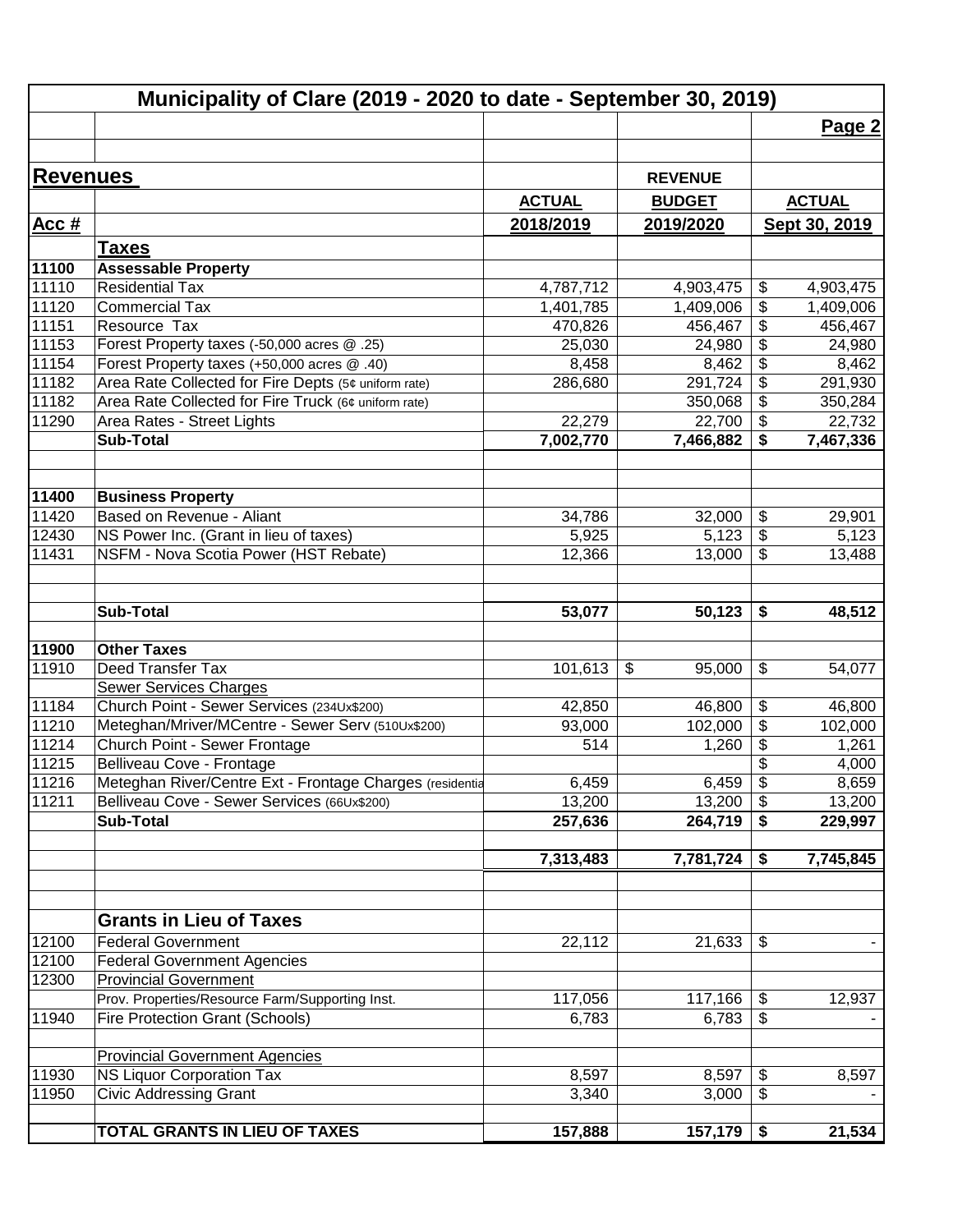|                 | Municipality of Clare (2019 - 2020 to date - September 30, 2019) |                          |               |                                        |               |                                        |               |
|-----------------|------------------------------------------------------------------|--------------------------|---------------|----------------------------------------|---------------|----------------------------------------|---------------|
|                 |                                                                  |                          |               |                                        |               |                                        | Page 3        |
| <b>Revenues</b> |                                                                  |                          |               |                                        |               |                                        |               |
|                 |                                                                  |                          | <b>ACTUAL</b> |                                        | <b>BUDGET</b> |                                        | <b>ACTUAL</b> |
| Acc #           |                                                                  |                          | 2018/2019     |                                        | 2019/2020     |                                        | Sept 30, 2019 |
|                 |                                                                  |                          |               |                                        |               |                                        |               |
| 13000           | <b>Services Provided to Other Gov't</b>                          |                          |               |                                        |               |                                        |               |
| 13340           | Landfill/Transfer Tipping Fees & White Goods                     | \$                       | 337,027       | $\boldsymbol{\hat{\varphi}}$           | 321,636       | \$                                     | 167,804       |
|                 | TOTAL SERVICES PROV.TO OTHER GOV'T                               | \$                       | 337,027       | \$                                     | 321,636       | \$                                     | 167,804       |
|                 |                                                                  |                          |               |                                        |               |                                        |               |
| 15000           | <b>Other Revenue from Own Sources</b>                            |                          |               |                                        |               |                                        |               |
| 15100           | <b>Building &amp; Development Permits</b>                        | \$                       | 28,592        | \$                                     | 30,000        | \$                                     | 13,517        |
| 15105           | <b>Subdivision Application Fees</b>                              | \$                       |               | \$                                     |               |                                        |               |
| 15108           | Dog Tags                                                         | \$                       | 100           | \$                                     | 50            | \$                                     | 180           |
| 15200           | Fines (RCMP)                                                     | $\overline{\mathcal{S}}$ | 28,304        | \$                                     | 30,000        | $\overline{\boldsymbol{\mathsf{s}}}$   | 14,374        |
| 15301           | Rent - Clare Health Centre                                       | $\overline{\mathcal{S}}$ | 263,674       | \$                                     | 229,615       | \$                                     | 143,892       |
| 15210           | Miscellaneous - CHC                                              | \$                       | 1,268         | \$                                     | 1,000         | \$                                     | 483           |
| 15302           | Rent - Cultural Hub Culturel                                     | \$                       | 12,500        | \$                                     | 12,000        | $\overline{\boldsymbol{\theta}}$       | 8,375         |
| 15400           | <b>Operational Grants (SWNDHA)</b>                               | $\overline{\mathcal{S}}$ | 68,883        | $\overline{\mathbf{e}}$                | 84,014        | $\overline{\boldsymbol{\theta}}$       | 45,676        |
| 15304           | Clare Veteran Centre - Rentals                                   | \$                       | 10,250        | \$                                     | 17,000        | $\overline{\mathbf{S}}$                | 8,795         |
| 15305           | Eco Park - Rent                                                  | \$                       | 21,889        | $\overline{\mathbf{e}}$                | 25,200        | \$                                     | 14,700        |
| 15936           | EDEV - Eco Park Equipment Sale                                   |                          |               | $\overline{\$}$                        |               |                                        |               |
| 15500           | Return on Investments                                            | \$                       | 35,888        | $\overline{\$}$                        | 36,000        | \$                                     | 21,991        |
| 15600           | Penalties and Interest on Taxes                                  | $\overline{\$}$          | 83,252        | \$                                     | 85,000        | $\overline{\$}$                        | 55,035        |
| 15932           | <b>Tax Sale Fees</b>                                             | $\overline{\$}$          | 7,985         | $\overline{\$}$                        | 7,500         | $\overline{\$}$                        |               |
| 15928           | <b>Tent Rentals</b>                                              | \$                       | 9,750         | $\overline{\mathcal{S}}$               | 7,000         | $\overline{\mathcal{L}}$               | 7,500         |
| 15930           | Miscellaneous                                                    | \$                       | 36,853        | \$                                     | 7,500         | $\overline{\$}$                        | 1,599         |
|                 |                                                                  | \$                       | 609,188       | \$                                     | 571,879       | \$                                     | 336,117       |
|                 | <b>Community Development</b>                                     |                          |               |                                        |               |                                        |               |
| 11199           | Clare 250                                                        | \$                       | 116,130       | \$                                     | ä,            | \$                                     |               |
| 11190           | Gran Fondo - Registrations                                       | \$                       | 110,747       | \$                                     | 102,000       | \$                                     | 84,245        |
| 11191           | Gran Fondo - Sponsorship                                         | \$                       | 21,352        | \$                                     | 23,000        | \$                                     | 16,025        |
| 11192           | Gran Fondo - Other Revenues                                      | \$                       | 25,003        | $\boldsymbol{\mathsf{S}}$              | 29,000        | \$                                     | 13,395        |
|                 | -Total GranFondo Revenue                                         | $\overline{\mathcal{S}}$ | 157,102       | $\overline{\boldsymbol{\mathfrak{s}}}$ | 154,000       | $\overline{\boldsymbol{\mathfrak{s}}}$ | 113,665       |
|                 | <b>Total Tourism Revenue</b>                                     | \$                       | 35,999        | \$                                     | 36,130        | $\boldsymbol{\mathsf{S}}$              | 14,397        |
|                 | <b>Total Recreation Revenue</b>                                  | $\overline{\mathcal{S}}$ | 21,798        | \$                                     | 37,100        | $\boldsymbol{\mathsf{S}}$              | 23,039        |
|                 | <b>Total Community Development</b>                               | \$                       | 331,029       | \$                                     | 227,230       | \$                                     | 151,101       |
|                 | TOTAL OTHER REVENUE FR OWN SOURCES                               | \$                       | 940,217       | \$                                     | 799,109       | \$                                     | 487,218       |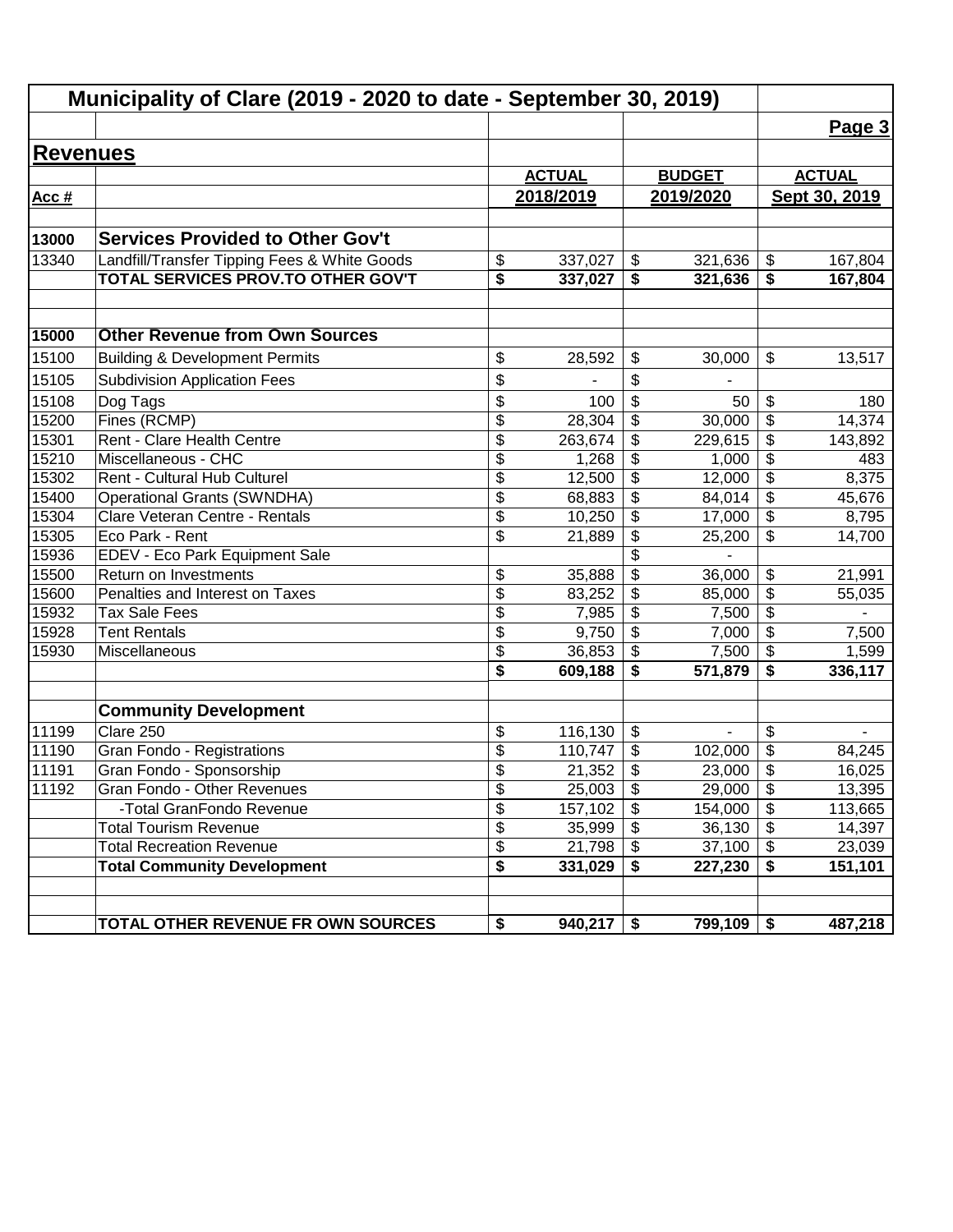|                  | Municipality of Clare (2019 - 2020 to date - September 30, 2019) |               |               |    |               |
|------------------|------------------------------------------------------------------|---------------|---------------|----|---------------|
|                  |                                                                  |               |               |    | Page 4        |
| Reve <u>nues</u> |                                                                  |               |               |    |               |
|                  |                                                                  |               |               |    |               |
|                  |                                                                  |               |               |    |               |
|                  |                                                                  | <b>ACTUAL</b> | <b>BUDGET</b> |    | <b>ACTUAL</b> |
| ACC#             |                                                                  | 2018/2019     | 2019/2020     |    | Sept 30, 2019 |
|                  | <b>Unconditional Transfers from Other Gov'ts</b>                 |               |               |    |               |
| 16281            | <b>Equalization Grant</b>                                        | \$<br>223,087 | \$<br>223,087 | S  | 55,772        |
| 12009            | Grants - CMA                                                     |               |               |    | 13,173        |
| 12009            | <b>PNS - Biliqualism</b>                                         | \$<br>40,000  | \$<br>135,000 |    |               |
|                  | <b>TOTAL UNCONDITIONAL TRANSFERS FR OTHER GOV'TS \$</b>          | 263,087       | 358,087       | S. | 68,945        |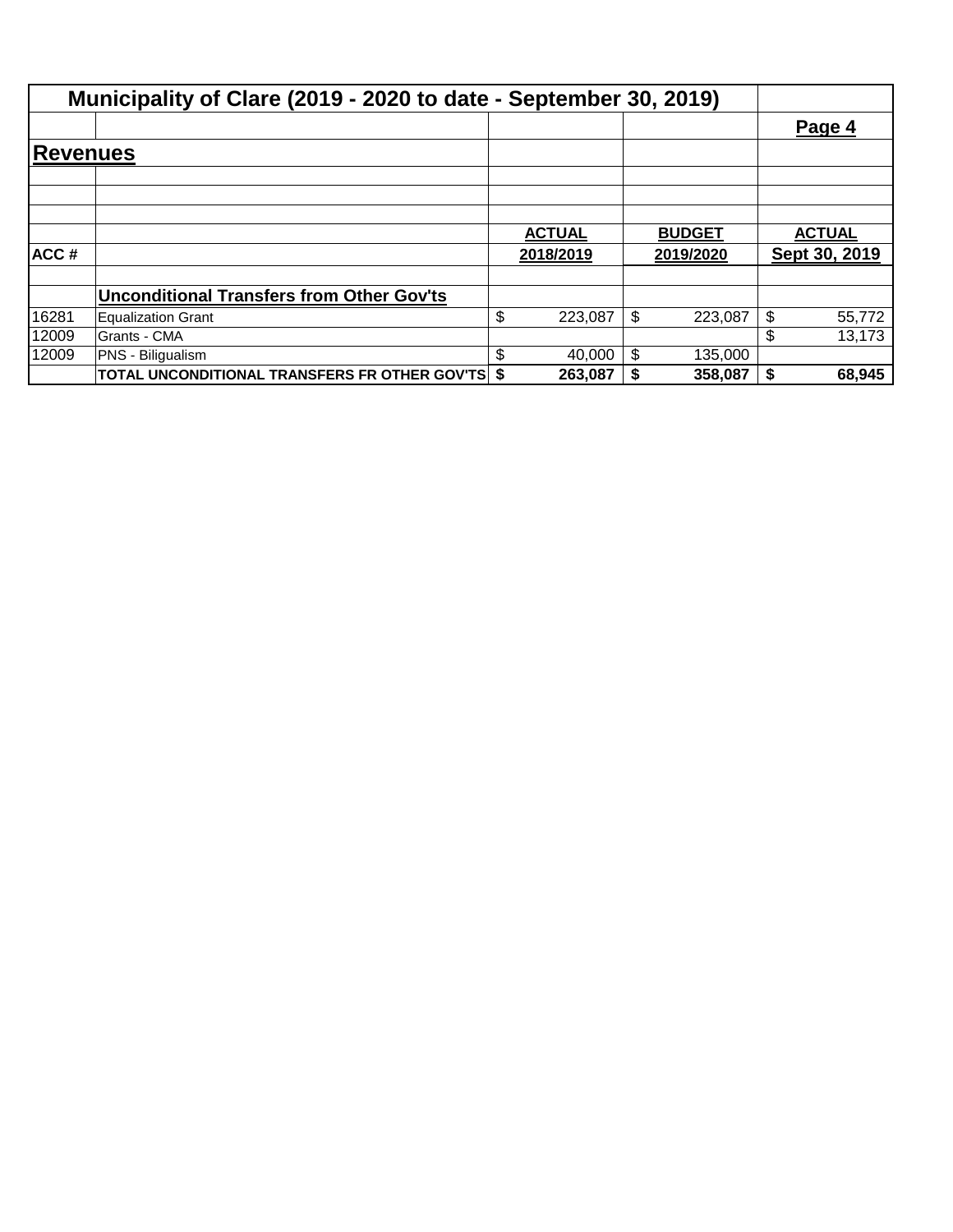| Municipality of Clare (2019 - 2020 to date - September 30, 2019) |                                                                     |                          |                 |                                      |                 |                                      |                   |
|------------------------------------------------------------------|---------------------------------------------------------------------|--------------------------|-----------------|--------------------------------------|-----------------|--------------------------------------|-------------------|
|                                                                  | <b>Expenditures</b>                                                 |                          |                 |                                      |                 |                                      | Page 5            |
| 21243                                                            | Low Income Exemptions & Appeals                                     | \$                       | 93,600          | \$                                   | 225,000         |                                      | 121,237           |
| 21244                                                            |                                                                     |                          |                 |                                      |                 | \$                                   |                   |
|                                                                  |                                                                     |                          | <b>ACTUAL</b>   |                                      | <b>BUDGET</b>   |                                      | <b>ACTUAL</b>     |
| ACC#                                                             |                                                                     |                          | 2018/2019       |                                      | 2019/2020       |                                      | Sept 30, 2019     |
|                                                                  | <b>GENERAL GOVERNMENT SERVICES</b>                                  |                          |                 |                                      |                 |                                      |                   |
|                                                                  | <b>Warden and Council</b>                                           |                          |                 |                                      |                 |                                      |                   |
| 21110                                                            | Council Honorarium                                                  | \$                       | 171,589         | \$                                   | 194,228         | \$                                   | 97,114            |
| 21111                                                            | Council - Mileage, & Conferences                                    | \$                       | 25.027          | $\overline{\boldsymbol{\theta}}$     | 30,000          | $\overline{\mathcal{E}}$             | 10,424            |
|                                                                  | <b>Sub-Total</b>                                                    | \$                       | 196,616         | $\overline{\boldsymbol{\mathsf{s}}}$ | 224,228         | $\overline{\boldsymbol{\mathsf{s}}}$ | 107,538           |
|                                                                  |                                                                     |                          |                 |                                      |                 |                                      |                   |
|                                                                  | <b>Administration-Salaries</b><br>CAO / Assistant to the CAO /      | \$                       | 299,581         | \$                                   | 397,817         | \$                                   | 198,315           |
|                                                                  | Director of Finance/ Tax Clerk /                                    |                          |                 |                                      |                 |                                      |                   |
|                                                                  | Accounting Clerk / 2 Seasonal                                       |                          |                 |                                      |                 |                                      |                   |
|                                                                  | <b>Administration-Other</b>                                         |                          |                 |                                      |                 |                                      |                   |
| 20020                                                            | C.P.P.                                                              | \$                       | 18,345          | \$                                   | 19,968          | \$                                   | 12,112            |
| 20030                                                            | EI                                                                  | \$                       | 6,441           | \$                                   | 6,840           | \$                                   | 3,804             |
| 20040                                                            | Pension Plan                                                        | \$                       | 19,005          | \$                                   | 23,153          | \$                                   | 11,160            |
| 20060                                                            | Insurance                                                           | \$                       | 9,604           | \$                                   | 13,838          | \$                                   | 6,903             |
| 21112                                                            | Simultaneous Translation                                            | \$                       | 11,841          | \$                                   | 24,000          | \$                                   | 3,350             |
| 21113                                                            | <b>Translation of Documents</b>                                     | \$                       |                 | \$                                   | 19,500          | \$                                   | $\blacksquare$    |
| 21241                                                            | Clerk's Pension (Delphis until 1993)                                | \$                       | 730             | \$                                   | 1,000           | $\overline{\$}$                      | $\blacksquare$    |
| 21309                                                            | <b>EDI - Pilot Project Expense</b><br>IT Support / Procom & Hosting | \$<br>\$                 |                 | \$                                   |                 | \$<br>$\overline{\$}$                |                   |
| 21242                                                            | IT Maintenance Contract                                             |                          | 26,619          | \$<br>\$                             | 25,000          |                                      | 13,168<br>Capital |
| 21282                                                            | Newsletter (4 publications)                                         | \$                       | 1,355           | \$                                   | 2,000           | \$                                   | 652               |
| 21283                                                            | Home Page\Production\Mun Website\U-Stream                           | \$                       | 1,602           | \$                                   | 4,500           | \$                                   | 811               |
| 21285                                                            | <b>General Repairs</b>                                              | \$                       | 11,721          | \$                                   | 5,000           | \$                                   | 1,213             |
| 21286                                                            | Lawn Maint / Snow Removal/ Landscaping                              | \$                       | 3,605           | \$                                   | 5,000           | \$                                   | 2,111             |
| 21288                                                            | Janitor salaries                                                    | \$                       | 11,330          | \$                                   | 12,511          | \$                                   | 5,856             |
| 21289                                                            | <b>Heating fuel</b>                                                 | \$                       | 8,506           | \$                                   | 9,000           | $\overline{\$}$                      | 1,175             |
| 21290                                                            | Postage                                                             | \$                       | 19,923          | \$                                   | 21,000          | \$                                   | 10,461            |
| 21291                                                            | Supplies                                                            | \$                       | 11,778          | \$                                   | 12,000          | $\overline{\$}$                      | 6,016             |
| 21293                                                            | Solicitor                                                           | \$                       | 9,474           | \$                                   | 13,000          | \$                                   | 5,498             |
| 21294                                                            | Promotional Materials/Advertising<br>Hvdro                          | \$                       | 8,105           | \$                                   | 5,000           | \$                                   | 2,806             |
| 21295<br>21296                                                   | <b>Equipment Rental</b>                                             | \$<br>\$                 | 10,402<br>8,232 | $\overline{\mathcal{S}}$<br>\$       | 11,000<br>9,000 | $\overline{\mathcal{S}}$<br>\$       | 5,159<br>4,122    |
| 21297                                                            | Advertising                                                         | \$                       | 5,508           | \$                                   | 5,500           | \$                                   | 1,343             |
| 21298                                                            | Telephone/Fax/Internet                                              | \$                       | 9,795           | \$                                   | 10,500          | $\overline{\$}$                      | 5,689             |
| 21299                                                            | Auditors                                                            | \$                       | 33,756          | \$                                   | 36,000          | \$                                   | 27,898            |
| 21300                                                            | Tax Sale Expense                                                    | \$                       | 6,358           | \$                                   | 7,500           | $\overline{\$}$                      | 1,109             |
| 21301                                                            | <b>Workmen's Compensation</b>                                       | \$                       | 4,696           | \$                                   | 4,842           | $\overline{\mathcal{E}}$             | 2,422             |
| 21303                                                            | <b>Briefs/Presentations/Speeches</b>                                | \$                       | $\blacksquare$  | \$                                   | 1,500           | $\overline{\mathbf{e}}$              | $\blacksquare$    |
| 21304                                                            | NSFM (membership)                                                   | \$                       | 5,209           | \$                                   | 5,500           | $\overline{\mathbf{e}}$              | $\blacksquare$    |
| 21305                                                            | FCM (membership)                                                    | \$                       | 1,808           | $\overline{\mathbf{e}}$              | 1,831           | \$                                   | 1,660             |
| 21306                                                            | AMA (membership)                                                    | \$                       | 1,048           | \$                                   | 688             | $\overline{\mathcal{E}}$             | 688               |
| 21308                                                            | <b>Banking Fees &amp; Debit</b>                                     | \$                       | 7,370           | \$                                   | 8,000           | \$                                   | 3,793             |
| 21309<br>21311                                                   | Misc<br>Office Equipment & Small Furniture                          | $\overline{\$}$<br>\$    | 5,660<br>11,220 | $\overline{\$}$<br>\$                | 6,000<br>2,500  | $\overline{\$}$<br>$\overline{\$}$   | 3,381<br>94       |
| 21312                                                            | <b>Special Events</b>                                               | \$                       | 5,572           | $\overline{\boldsymbol{\epsilon}}$   | 6,000           | $\overline{\$}$                      | 4,080             |
| 21314                                                            | US Exchange                                                         | $\overline{\mathcal{E}}$ | (1, 150)        | $\overline{\mathbf{S}}$              | $\blacksquare$  | \$                                   | (777)             |
| 21248                                                            | <b>Assessment Services</b>                                          | \$                       | 252,765         | \$                                   | 255,932         | \$                                   | 191,949           |
| 21910                                                            | Election/Plebiscite/Boundary Review/other                           | \$                       | 9,057           | \$                                   | 5,000           | $\overline{\mathbf{e}}$              |                   |
| 21920                                                            | Mileage/ Training / Conferences                                     | \$                       | 16,447          | \$                                   | 23,000          | \$                                   | 9,840             |
| 21930                                                            | Insurance (Property/Liability)                                      | \$                       | 36,789          | \$                                   | 31,757          | $\overline{\$}$                      | 31,756            |
| 21950                                                            | <b>Grants to Organizations</b>                                      | \$                       | 31,332          | \$                                   | 40,000          | \$                                   | 12,493            |
|                                                                  | Internet Project                                                    |                          |                 | \$                                   | 20,642          |                                      |                   |
|                                                                  | <b>HR Policies Manual Update</b>                                    | \$                       | 15,030          | \$                                   |                 | \$                                   |                   |
|                                                                  | Sub-Total                                                           | \$                       | 956,469         | \$                                   | 1,112,819       | \$                                   | 592,110           |
|                                                                  |                                                                     |                          |                 |                                      |                 |                                      |                   |
|                                                                  | TOTAL GENERAL GOVERNMENT SERVICES                                   | \$                       | 1,153,085       | -\$                                  | 1,337,047       | \$                                   | 699,648           |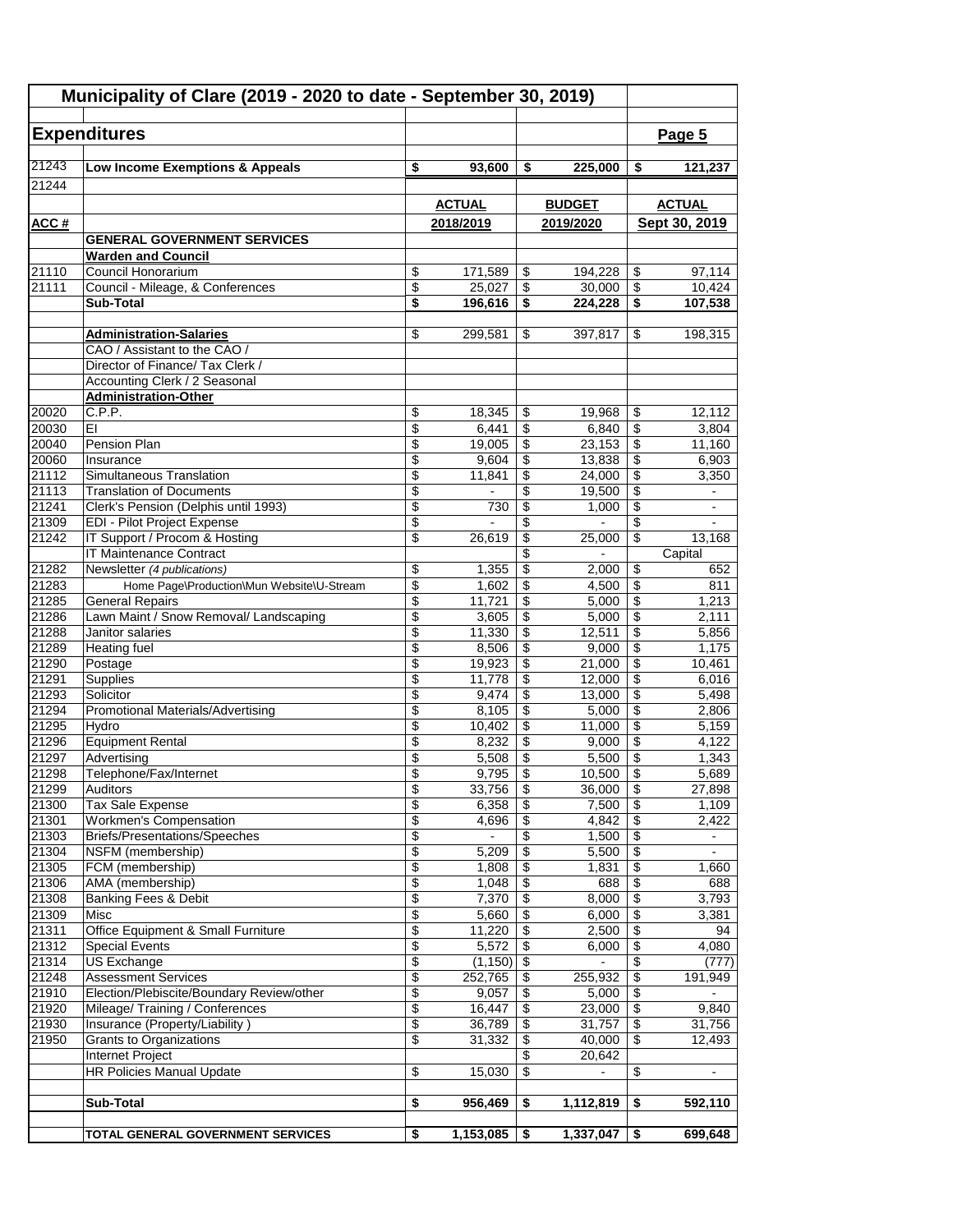|                | Municipality of Clare (2019 - 2020 to date - September 30, 2019)               |                 |                   |          |                       |                      | Page 6                   |
|----------------|--------------------------------------------------------------------------------|-----------------|-------------------|----------|-----------------------|----------------------|--------------------------|
|                | <b>Expenditures</b>                                                            |                 |                   |          |                       |                      |                          |
|                |                                                                                |                 |                   |          |                       |                      |                          |
|                | <b>PROTECTIVE SERVICES</b>                                                     |                 |                   |          |                       |                      |                          |
|                |                                                                                |                 | <b>ACTUAL</b>     |          | <b>BUDGET</b>         |                      | <b>ACTUAL</b>            |
| ACC#           |                                                                                |                 | 2018/2019         |          | 2019/2020             |                      | Sept 30, 2019            |
|                |                                                                                |                 |                   |          |                       |                      |                          |
| 22120          | <b>RCMP Administration</b><br><b>RCMP Costs (7 members)</b>                    | \$              | 1,101,632         | \$       | 1,115,953             | \$                   | 556,288                  |
| 22121          | <b>Prosecution Services</b>                                                    | \$              | 10,013            | \$       | 13,500                | \$                   | 2,138                    |
| 22130          | <b>DNA Testing</b>                                                             | \$              | 4,714             | \$       | 7,000                 | \$                   | 4,785                    |
|                | <b>Total RCMP</b>                                                              | \$              | 1,116,359         | \$       | 1,136,453             | \$                   | 563,211                  |
| 22310          | <b>Corrections</b>                                                             | \$              | 120,586           | \$       | 119,885               | \$                   | 89,913                   |
|                | <b>Total Jails</b>                                                             | \$              | 120,586           | \$       | 119,885               | \$                   | 89,913                   |
|                |                                                                                |                 |                   |          |                       |                      |                          |
|                | <b>Other Law Enforcement</b>                                                   |                 |                   |          |                       |                      |                          |
| 22290          | <b>By-Law Enforcement</b>                                                      | \$              |                   | \$       | 1,000                 | \$                   |                          |
| 22990          | <b>Unsightly Premises</b>                                                      | \$              | 730               | \$       | 1,000                 | \$                   |                          |
| 22930          | <b>Animal Control</b>                                                          | \$              | 21,600            | \$       | 21,600                | \$                   | 12,715                   |
|                | <b>Total Other Law Enforcement</b>                                             | \$              | 22,330            | \$       | 23,600                | \$                   | 12,715                   |
|                |                                                                                |                 |                   |          |                       |                      |                          |
| 22400          | <b>Fire Departments</b><br>Fire Departments - General Operations               | \$              | 269,509           | \$       | 260,956               | \$                   | 268,969                  |
| 22404          | Level I - Training                                                             | $\overline{\$}$ | 4,950             | \$       | 5,000                 | \$                   | 4,700                    |
| 22405          | Fire Dept - Members Appreciation                                               | \$              | 4,846             | \$       | 5,000                 | \$                   | 4,450                    |
| 22403          | Fire Dept - Assessment                                                         | \$              | 19,599            | \$       | 5,000                 | \$                   | 5,091                    |
|                | St-Bernard Building Int.-Short and Long Term Debt                              |                 |                   | \$       | 18,540                | \$                   |                          |
| 22401          | Fire Department (Shared Services)                                              | \$              | 5,864             | \$       | 14,400                | \$                   | 1,054                    |
|                | <b>Sub Total Fire Departments</b>                                              | \$              | 304,768           | \$       | 308,896               | \$                   | 284,265                  |
| 22402          | New Capital Purchases from Area Rate                                           | \$              | 109,299           | \$       | 123,293               | \$                   | 2,460                    |
|                | Equipment Purchase as per Vehicle Assessment                                   |                 |                   | \$<br>\$ | 350,000<br>100,000    | \$<br>\$             | $\overline{\phantom{a}}$ |
| 29000          | Principal on Municipal Capital Loan<br>Fire Dept Int.-Short and Long Term Debt | \$<br>\$        | 103,453<br>20,595 | \$       | 15,166                | \$                   | 7,885                    |
|                | <b>Total - Fire Departments</b>                                                | \$              | 538,115           | \$       | 897,355               | \$                   | 294,610                  |
|                |                                                                                |                 |                   |          |                       |                      |                          |
|                | <b>EMO &amp; Other</b>                                                         |                 |                   |          |                       |                      |                          |
| 22510          | <b>EMO Operations, etc</b>                                                     | \$              | 4,858             | \$       | 10,000                | \$                   | 2.442                    |
| 22511<br>22515 | Clare Search and Rescue<br>Signage                                             | \$<br>\$        | $5,000$  <br>939  | \$<br>\$ | $5,000$   \$<br>5,500 |                      | 5,000                    |
| 22520          | 911 Civic Numbering                                                            | \$              |                   | \$       | 1,000                 | \$                   |                          |
|                | <b>Total - EMO</b>                                                             | \$              | 10,797            | \$       | 21,500                | $\overline{\bullet}$ | 7,442                    |
|                |                                                                                |                 |                   |          |                       |                      |                          |
|                | <b>Building Inspections &amp;</b><br><b>Development Officer</b>                |                 |                   |          |                       |                      |                          |
| 22292          | Salaries (2)                                                                   | \$              | 110,860           | \$       | 117,094               | \$                   | 58,314                   |
| 22293          | <b>CPP</b>                                                                     | \$              | 4,914             | \$       | 5,204                 | $\overline{\$}$      | 2,795                    |
| 22294          | EI                                                                             | \$              | 2,336             | \$       | 2,375                 | \$                   | 1,323                    |
| 22295          | Pension                                                                        | \$              | 6,784             | \$       | 7,164                 | \$                   | 3,568                    |
| 22296          | Health Insurance                                                               | \$              | 4,372             | \$       | 4,477                 | \$                   | 2,254                    |
| 22291          | <b>Workers Comp</b>                                                            | \$              | 1,758             | \$       | 1,677                 | \$                   | 869                      |
| 22298          | <b>Conventions &amp; Training</b>                                              | \$              | 24,361            | \$       | 28,000                | \$                   | 10,382                   |
| 22299          | Supplies                                                                       | \$              | 4,702             | \$       | 5,000                 | \$                   | 1,601                    |
| 22300          | Truck Repairs & Gas<br><b>Total Building Inspections</b>                       | \$<br>\$        | 3,797<br>163,882  | \$<br>\$ | 6,000<br>176,991      | \$<br>\$             | 2,283<br>83,389          |
|                |                                                                                |                 |                   |          |                       |                      |                          |
| 22910          | <b>Security for Seniors</b>                                                    | \$              | 37,054            | \$       | 37,869                | \$                   | 37,869                   |
|                | <b>Total Security for Seniors</b>                                              | \$              | 37,054            | \$       | 37,869                | \$                   | 37,869                   |
|                |                                                                                |                 |                   |          |                       |                      |                          |
|                | <b>TOTAL PROTECTIVE SERVICES</b>                                               |                 | \$2,009,123       |          | \$2,413,653           |                      | \$1,089,148              |
|                |                                                                                |                 |                   |          |                       |                      |                          |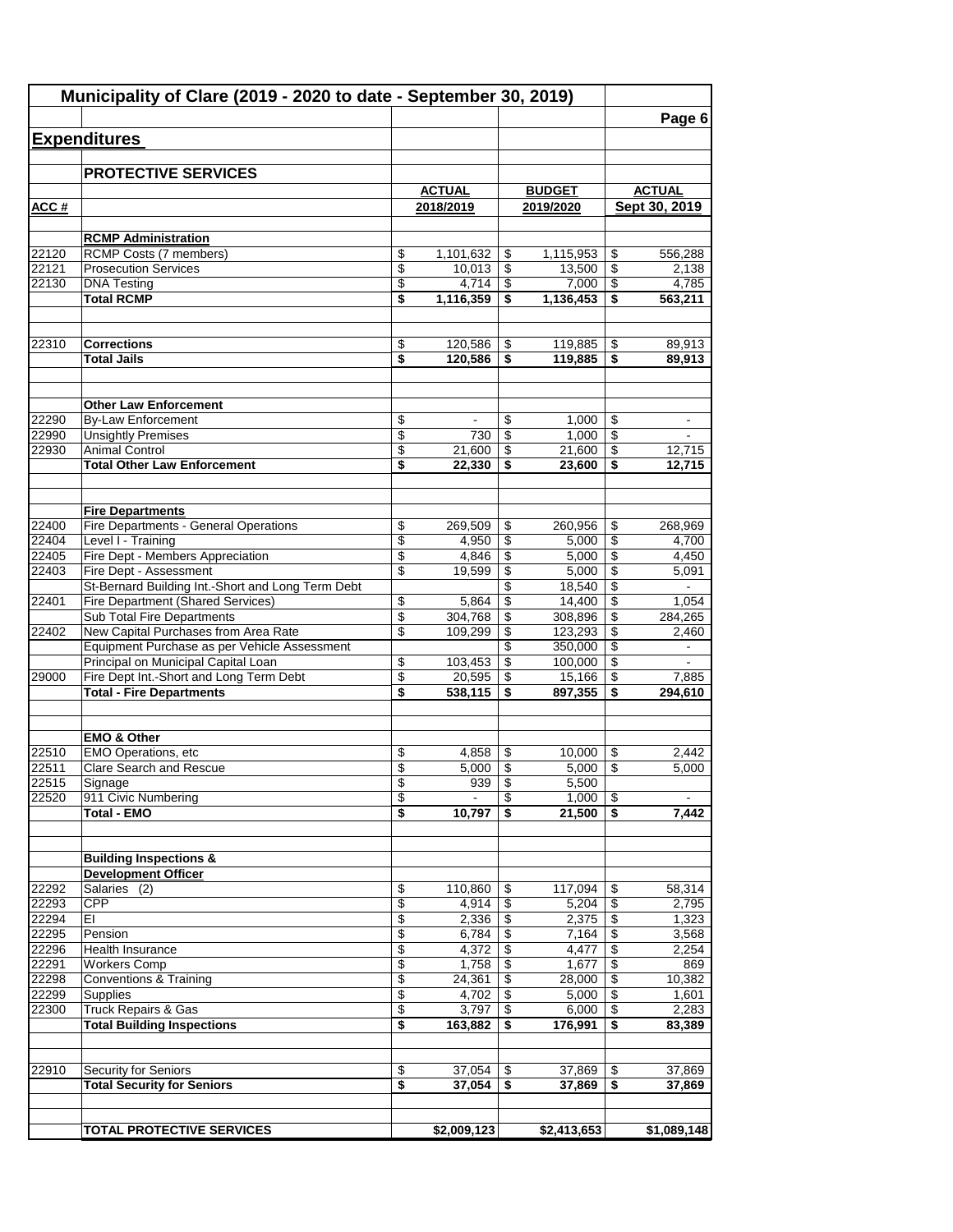|        | Municipality of Clare (2019 - 2020 to date - September 30, 2019) |               |                           |               |                                |
|--------|------------------------------------------------------------------|---------------|---------------------------|---------------|--------------------------------|
|        |                                                                  |               |                           |               | Page 7                         |
|        | <b>Expenditures</b>                                              |               |                           |               |                                |
|        |                                                                  |               |                           |               |                                |
|        | <b>TRANSPORTATION SERVICES</b>                                   |               |                           |               |                                |
|        |                                                                  |               |                           |               |                                |
|        |                                                                  | <b>ACTUAL</b> |                           | <b>BUDGET</b> | <b>ACTUAL</b>                  |
| Acct # |                                                                  | 2018/2019     |                           | 2019/2020     | Sept 30, 2019                  |
|        | <b>Public Transit</b>                                            |               |                           |               |                                |
| 23500  | <b>Transport de Clare</b>                                        | \$<br>23,000  | $\boldsymbol{\mathsf{S}}$ | 25,000        | \$<br>25,000                   |
|        | <b>Sub-Total</b>                                                 | \$<br>23,000  | \$                        | 25,000        | \$<br>25,000                   |
|        |                                                                  |               |                           |               |                                |
|        | <b>Sidewalks/Street Lights/Roads</b>                             |               |                           |               |                                |
| 23230  | <b>Repairs to Sidewalks</b>                                      | \$<br>156     | \$                        | 500           | \$<br>٠                        |
| 23232  | Sidewalks - Snow Removal                                         | \$<br>41,820  | \$                        | 43,911        | \$<br>$\overline{\phantom{a}}$ |
| 23250  | <b>Street Lights Area Rate</b>                                   | \$<br>18,748  | \$                        | 22,700        | \$<br>7,950                    |
| 23240  | Engineering roads                                                | \$            | \$                        |               |                                |
| 23244  | Community Cleanup Program - (\$150/km)                           | \$<br>9,213   | \$                        | 10,000        | \$<br>8,251                    |
|        | <b>Sub-Total</b>                                                 | \$<br>69,938  | \$                        | 77,111        | \$<br>16,201                   |
|        |                                                                  |               |                           |               |                                |
|        | <b>TOTAL TRANSP. SERVICES</b>                                    | \$<br>92,938  | \$                        | 102,111       | \$<br>41,201                   |
|        |                                                                  |               |                           |               |                                |
|        |                                                                  |               |                           |               |                                |
|        | <b>DEBT CHARGES</b>                                              |               |                           |               |                                |
| 28995  | Principal-CHC Loan (Yr.11 of 20)                                 | \$<br>125,000 | \$                        | 125,000       |                                |
| 28995  | Principal - Fire Dept Loan (Yr 6 of 15)                          | \$<br>53,333  | \$                        | 53,333        | \$<br>53,333                   |
| 28995  | Principal -St-Bernard Firehall Loan (Yr 1 of 20)                 |               |                           | 28,851        | \$<br>28,251                   |
|        | <b>TOTAL PRINCIPAL DEBT CHARGES</b>                              | \$<br>178,333 | \$                        | 207,184       | \$<br>81,584                   |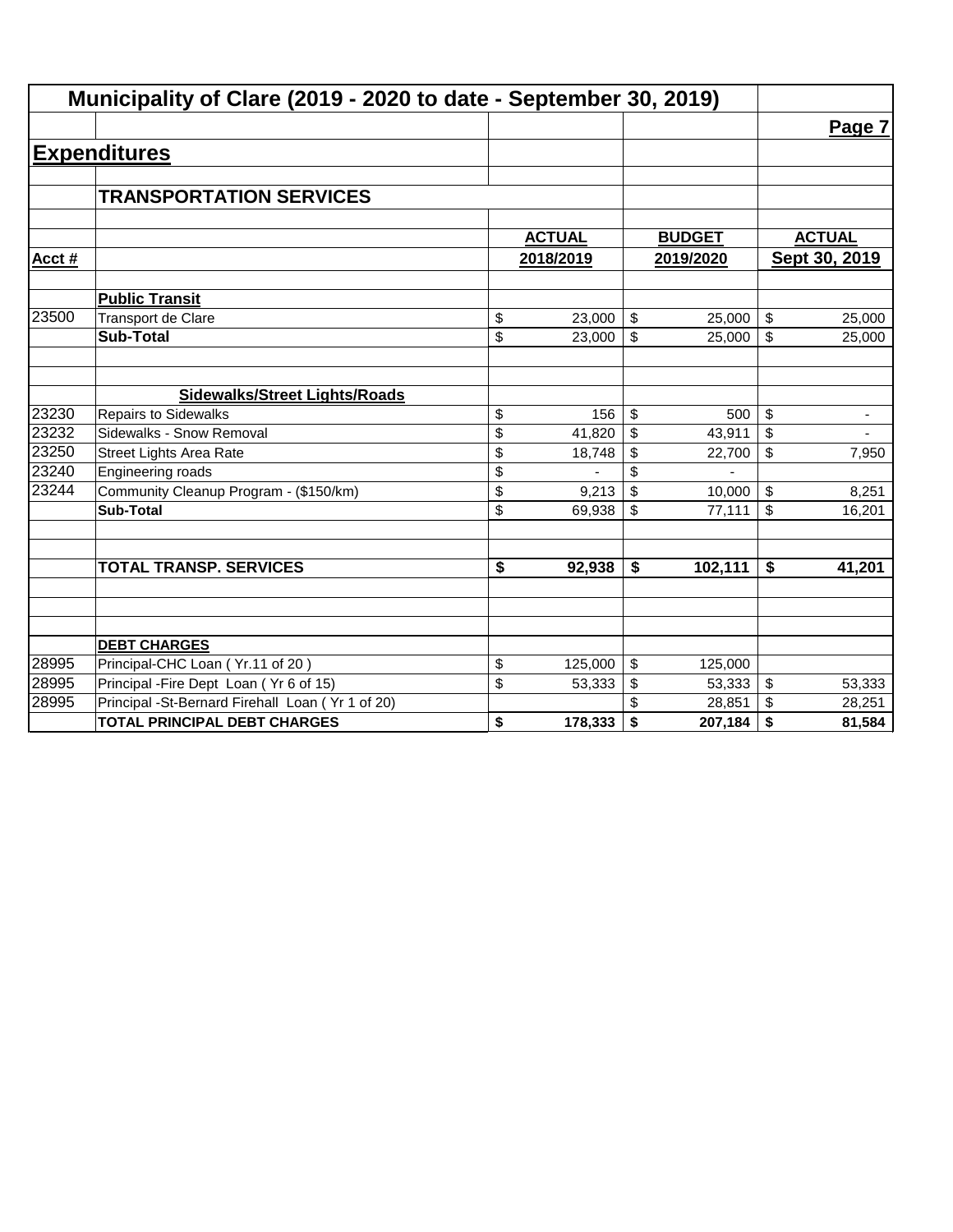|                | Municipality of Clare (2019 - 2020 to date - September 30, 2019) |          |                 |                                        |                |          |                |  |  |
|----------------|------------------------------------------------------------------|----------|-----------------|----------------------------------------|----------------|----------|----------------|--|--|
|                |                                                                  |          |                 |                                        |                |          |                |  |  |
|                |                                                                  |          |                 |                                        |                |          | Page 8         |  |  |
|                | <b>Expenditures</b>                                              |          |                 |                                        |                |          |                |  |  |
|                |                                                                  |          |                 |                                        |                |          |                |  |  |
|                |                                                                  |          | <b>ACTUAL</b>   |                                        | <b>BUDGET</b>  |          | <b>ACTUAL</b>  |  |  |
| Acc#           | <b>ENVIRONMENTAL HEALTH SERVICES</b>                             |          | 2018/2019       |                                        | 2019/2020      |          | Sept 30, 2019  |  |  |
|                | <b>Sewer - General Operations</b>                                |          |                 |                                        |                |          |                |  |  |
| 24200          | <b>Training and Conferences</b>                                  | \$       | 2,874           | \$                                     | 3,500          | \$       | 2,707          |  |  |
| 24210          | Wages - 2 FTE                                                    | \$       | 80,316          | \$                                     | 81,047         | \$       | 35,876         |  |  |
| 24216          | <b>CPP</b>                                                       | \$       | 3,672           | \$                                     | 3,776          | \$       | 1,685          |  |  |
| 24217          | EI                                                               | \$       | 1,823           | \$                                     | 1,797          | \$       | 814            |  |  |
| 24218          | Pension Plan                                                     | \$       | 3,756           | \$                                     | 4,669          | \$       | 2,131          |  |  |
| 24219          | Group Insurance                                                  | \$       | 2,681           | \$                                     | 2,756          | \$       | 1,383          |  |  |
| 24222          | <b>Workers Comp</b>                                              | \$       | 1,292           | \$                                     | 1,208          | \$       | 535            |  |  |
| 24221          | Truck Maintenance, & Gas                                         | \$       | 6,715           | $\overline{\$}$                        | 7,845          | \$       | 4,479          |  |  |
| 24223          | Public Works Garage (Belliveau Cove)                             | \$       | 4,162           | \$                                     | 7,000          | \$       | 215            |  |  |
| 24295          | Snow Removal (all locations)                                     | \$       | 1,631           | $\boldsymbol{\mathsf{S}}$              | 3,300          | \$       | 48             |  |  |
|                | <b>Sub-Total Sewer - General Operations</b>                      | \$       | 108,923         | $\overline{\boldsymbol{\mathfrak{s}}}$ | 116,897        | \$       | 49,872         |  |  |
|                |                                                                  |          |                 |                                        |                |          |                |  |  |
|                | <b>Sewage Treatment Plant Operations</b>                         |          |                 |                                        |                |          |                |  |  |
|                | Meteghan                                                         |          |                 |                                        |                |          |                |  |  |
| 24211          | Sewer Hydro                                                      | \$       | 17,276          | \$                                     | 18,500         | \$       | 7,520          |  |  |
| $\sqrt{24212}$ | Supplies & Repairs                                               | \$       | 17,689          | $\boldsymbol{\mathsf{S}}$              | 14,300         | \$       | 9,328          |  |  |
| 24214          | Testing                                                          | \$       | 2,056           | $\overline{\$}$                        | 2,500          | \$       | 1,108          |  |  |
|                | <b>Sub-Total Meteghan</b>                                        | \$       | 37,020          | \$                                     | 35,300         | \$       | 17,956         |  |  |
|                |                                                                  |          |                 |                                        |                |          |                |  |  |
|                | <b>Sewage Treatment Plant Operations</b>                         |          |                 |                                        |                |          |                |  |  |
|                | <b>Church Point</b>                                              |          |                 |                                        |                |          |                |  |  |
| 24241<br>24242 | Hydro                                                            | \$       | 8,542           | \$                                     | 9,500          | \$       | 3,067          |  |  |
| 24244          | Supplies & Repairs                                               | \$<br>\$ | 5,297           | \$<br>\$                               | 6,150<br>2,500 | \$<br>\$ | 4,437          |  |  |
|                | Testing<br><b>Sub-Total Church Point</b>                         | \$       | 2,056<br>15,895 | \$                                     | 18,150         | \$       | 1,108<br>8,612 |  |  |
|                |                                                                  |          |                 |                                        |                |          |                |  |  |
|                | <b>Belliveau Cove</b>                                            |          |                 |                                        |                |          |                |  |  |
| 24290          | Hydro                                                            | \$       | 7,539           | \$                                     | 7,800          | \$       | 3,723          |  |  |
| 24291          | Supplies & Repairs                                               | \$       | 9,527           | $\boldsymbol{\mathsf{S}}$              | 7,650          | \$       | 2,998          |  |  |
| 24292          | Testing                                                          | \$       | 2,056           | \$                                     | 2,500          | \$       | 923            |  |  |
|                | <b>Sub-Total Belliveau Cove</b>                                  | \$       | 19,121          | \$                                     | 17,950         | \$       | 7,643          |  |  |
|                |                                                                  |          |                 |                                        |                |          |                |  |  |
| 24201          | Insurance - Sewer Systems                                        | \$       | 3,663           | \$                                     | 8,624          | \$       | 8,624          |  |  |
|                | <b>Sub-Total Insurance</b>                                       | \$       | 3,663           | \$                                     | 8,624          | \$       | 8,624          |  |  |
|                |                                                                  |          |                 |                                        |                |          |                |  |  |
|                | <b>TOTAL SEWER COSTS</b>                                         | \$       | 184,622         | \$                                     | 196,921        | \$       | 92,708         |  |  |
|                |                                                                  |          |                 |                                        |                |          |                |  |  |
|                |                                                                  |          |                 |                                        |                |          |                |  |  |
|                |                                                                  |          |                 |                                        |                |          |                |  |  |
|                |                                                                  |          |                 |                                        |                |          |                |  |  |
|                |                                                                  |          |                 |                                        |                |          |                |  |  |
|                |                                                                  |          |                 |                                        |                |          |                |  |  |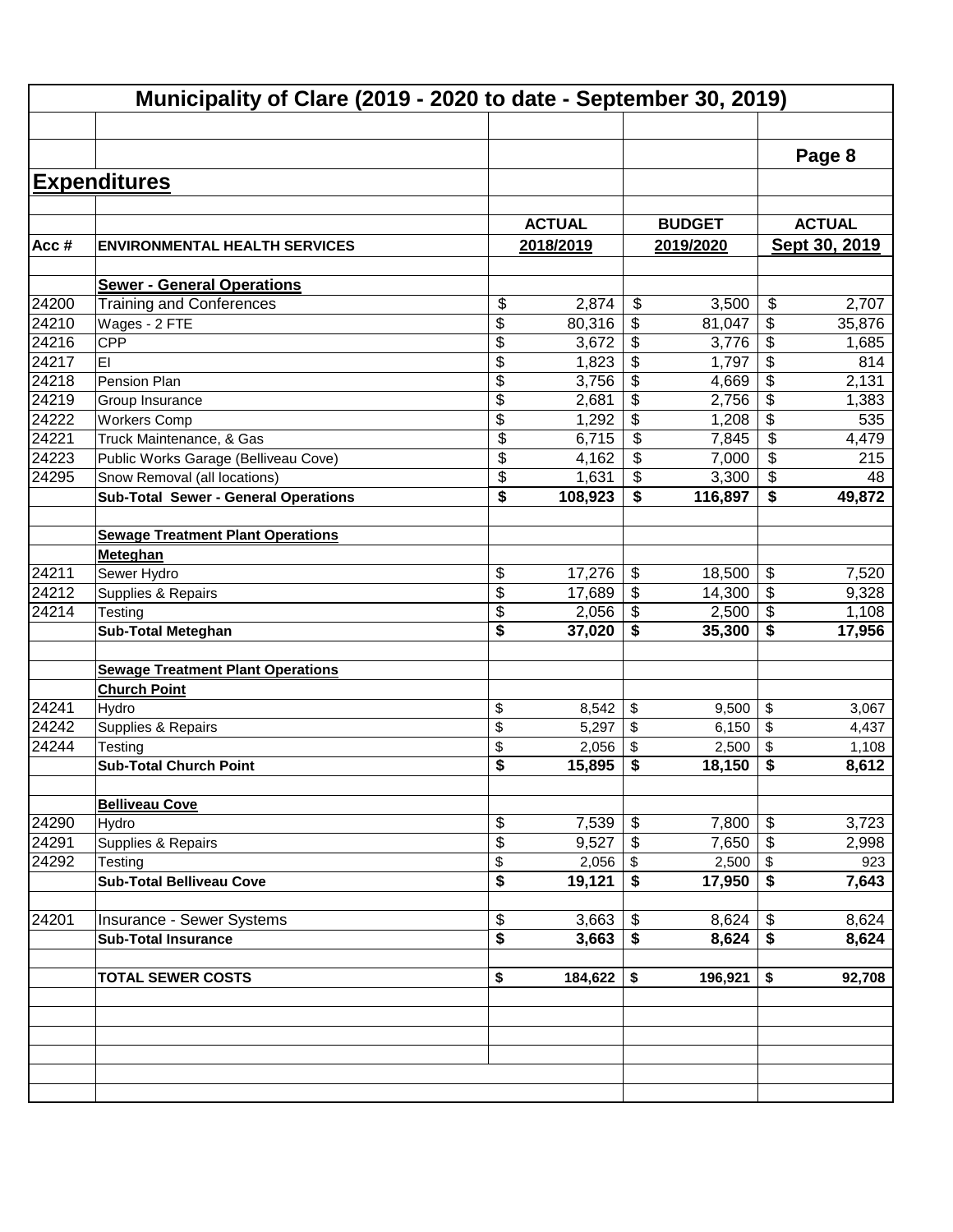|       | Municipality of Clare (2019 - 2020 to date - September 30, 2019) |                 |               |                          |               |                          |               |  |  |
|-------|------------------------------------------------------------------|-----------------|---------------|--------------------------|---------------|--------------------------|---------------|--|--|
|       |                                                                  |                 |               |                          |               |                          | Page 9        |  |  |
|       | <b>IENVIRONMENTAL HEALTH SERVICES - CONT'D</b>                   |                 |               |                          |               |                          |               |  |  |
|       |                                                                  |                 |               |                          |               |                          |               |  |  |
|       | <b>Expenditures</b>                                              |                 |               |                          |               |                          |               |  |  |
|       |                                                                  |                 |               |                          |               |                          |               |  |  |
|       |                                                                  |                 | <b>ACTUAL</b> |                          | <b>BUDGET</b> |                          | <b>ACTUAL</b> |  |  |
| Acc#  | <b>SOLID WASTE SERVICES</b>                                      |                 | 2018/2019     |                          | 2019/2020     |                          | Sept 30, 2019 |  |  |
|       |                                                                  |                 |               |                          |               |                          |               |  |  |
|       | <b>Garbage/Collection\Tipping Fees/Other</b>                     |                 |               |                          |               |                          |               |  |  |
| 24320 | Garbage & Waste Collections                                      | \$              | 438,543       | \$                       | 460,471       | \$                       | 224,620       |  |  |
| 24300 | <b>Transfer Station Operations</b>                               | \$              | 36,216        | \$                       | 59,500        | $\overline{\$}$          | 39,162        |  |  |
| 24301 | <b>Landfill Closure</b>                                          | \$              | 42,883        | \$                       | 47,700        | \$                       | 12,422        |  |  |
| 24321 | Recycling - Tipping Fees (Blue Bags)                             | $\overline{\$}$ | 103,930       | \$                       | 105,000       | $\overline{\$}$          | 51,700        |  |  |
| 24322 | Organic Tipping Fees                                             | \$              | 65,961        | $\overline{\mathcal{L}}$ | 70,000        | $\overline{\mathcal{L}}$ | 36,527        |  |  |
| 24304 | Queens Tipping Fees (\$102.26)                                   | $\overline{\$}$ | 347,368       | $\overline{\mathcal{L}}$ | 355,000       | $\overline{\mathcal{L}}$ | 189,325       |  |  |
| 24342 | Solid Waste Schedules, Green Carts, etc                          | \$              | 9,464         | \$                       | 10,000        | $\overline{\mathcal{L}}$ | 2,908         |  |  |
| 24340 | Landfill Wages (3)                                               | $\overline{\$}$ | 133,783       | \$                       | 140,591       | \$                       | 69,707        |  |  |
| 24343 | <b>CPP</b>                                                       | \$              | 6,065         | \$                       | 6,266         | \$                       | 3,232         |  |  |
| 24344 | EI                                                               | \$              | 3,089         | \$                       | 3,238         | \$                       | 1,581         |  |  |
| 24345 | Pension Plan                                                     | \$              | 7,315         | \$                       | 8,313         | \$                       | 4,121         |  |  |
| 24346 | <b>Health Insurance</b>                                          | \$              | 1,419         | \$                       | 1,453         | \$                       | 741           |  |  |
| 24347 | <b>Workers Comp</b>                                              | \$              | 2,151         | \$                       | 2,292         | \$                       | 1,039         |  |  |
| 24348 | Property Insurance                                               | \$              | 2,502         | \$                       | 3,013         | \$                       | 3,013         |  |  |
| 24341 | Waste Check (Administration)                                     | \$              | 23,433        | \$                       | 23,433        | \$                       | 11,693        |  |  |
| 24303 | Illegal Dump Clean-Up                                            | \$              | 600           | \$                       | 4,500         | \$                       | 3,557         |  |  |
| 24349 | Miscellaneous                                                    | \$              |               |                          |               |                          |               |  |  |
|       | <b>Sub-Total Garbage</b>                                         | \$              | 1,224,723     | \$                       | 1,300,769     | \$                       | 655,349       |  |  |
|       |                                                                  |                 |               |                          |               |                          |               |  |  |
|       | <b>Total Garbage/Recycling</b>                                   | \$              | 1,224,723     | \$                       | 1,300,769     | \$                       | 655,349       |  |  |
|       |                                                                  |                 |               |                          |               |                          |               |  |  |
|       | TOTAL ENVIRONMENTAL HEALTH                                       | \$              | 1,409,345     | \$                       | 1,497,690     | \$                       | 748,056       |  |  |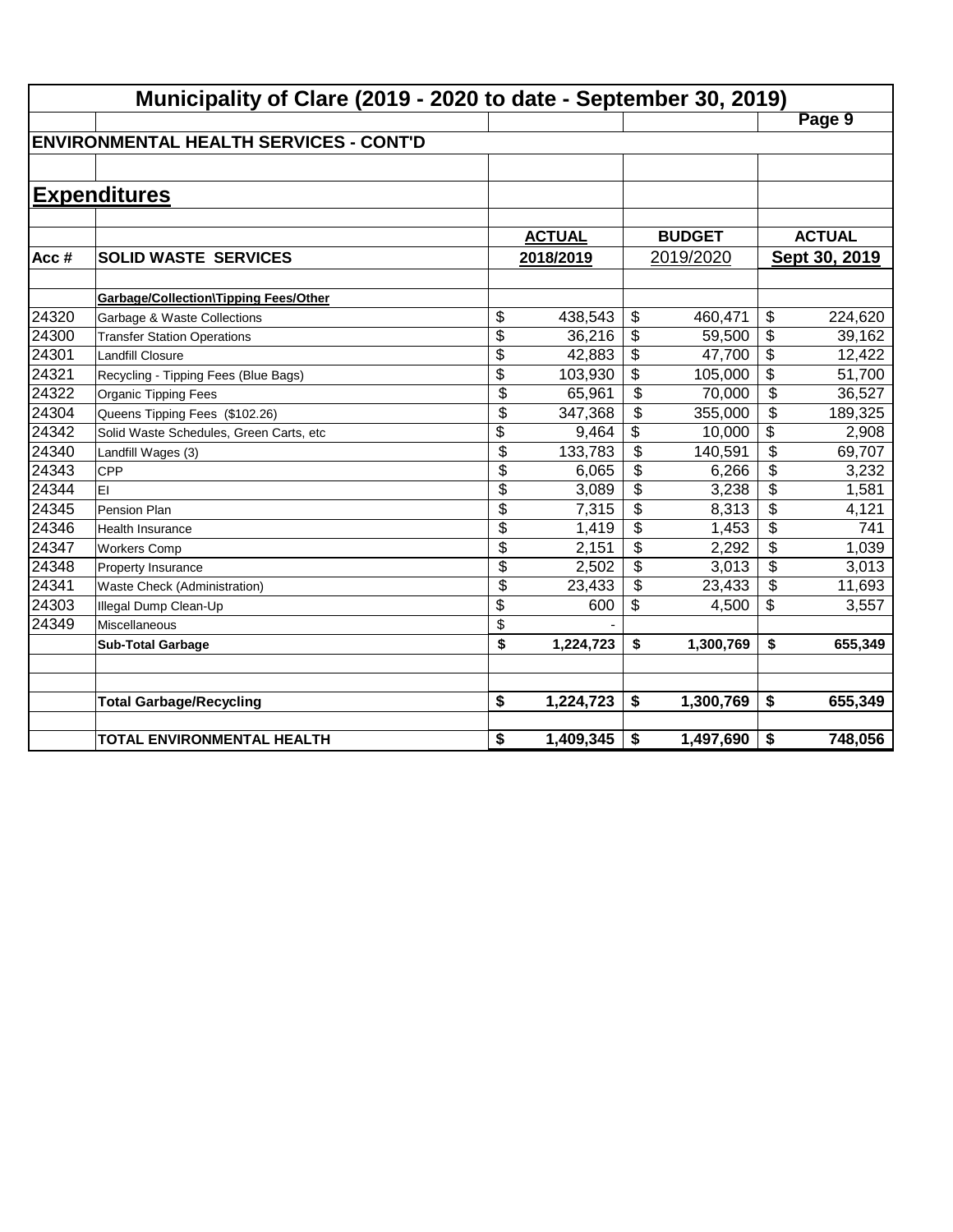|                | Municipality of Clare (2019 - 2020 to date - September 30, 2019) |                                                |                                                                 |                                           |
|----------------|------------------------------------------------------------------|------------------------------------------------|-----------------------------------------------------------------|-------------------------------------------|
|                |                                                                  |                                                |                                                                 | Page 10                                   |
|                | <b>Expenditures</b>                                              |                                                |                                                                 |                                           |
|                |                                                                  |                                                |                                                                 |                                           |
|                |                                                                  |                                                |                                                                 |                                           |
|                |                                                                  | <b>ACTUAL</b>                                  | <b>BUDGET</b>                                                   | <b>ACTUAL</b>                             |
| <b>ACC#</b>    |                                                                  | 2018/2019                                      | 2019/2020                                                       | Sept 30, 2019                             |
|                | <b>Public Health Services</b>                                    |                                                |                                                                 |                                           |
|                | Clare Health Centre                                              |                                                |                                                                 |                                           |
| 25500          | Adm(Manager/Secretaries/Patient Attendants/Cleaners)             | 306989                                         | \$<br>354,551                                                   | \$<br>152,405                             |
| 25502          | <b>CPP</b>                                                       | 12830                                          | \$<br>14,216                                                    | \$<br>6,893                               |
| 25503          | EI                                                               | 6680                                           | $\boldsymbol{\mathsf{S}}$<br>6,859                              | \$<br>3,470                               |
| 25504          | Pension                                                          | 12062                                          | $\boldsymbol{\mathsf{S}}$<br>12,328                             | \$<br>7,385                               |
| 25505          | Health Insurance                                                 | 3286                                           | $\boldsymbol{\mathsf{S}}$<br>3,814                              | $\overline{\boldsymbol{\theta}}$<br>3,090 |
| 25522          | <b>Workers Comp</b>                                              | 4860                                           | $\overline{\mathcal{S}}$<br>4,623                               | $\overline{\$}$<br>2,279                  |
| 25510          | <b>Office Supplies</b>                                           | 9169                                           | $\boldsymbol{\mathsf{S}}$<br>10,000                             | $\overline{\$}$<br>2,853                  |
| 25511          | <b>Medical Supplies</b>                                          | 9422                                           | $\overline{\mathcal{S}}$<br>12,000                              | $\overline{\$}$<br>4,753                  |
| 25513          | MedAccess                                                        | 7059                                           | $\boldsymbol{\mathsf{S}}$<br>23,391                             | $\overline{\$}$<br>7,339                  |
| 25514          | <b>IT Support</b>                                                | 414                                            | $\boldsymbol{\mathsf{S}}$<br>500                                | $\overline{\$}$<br>183                    |
| 25515          | Travel/Training                                                  | 649                                            | $\boldsymbol{\mathsf{S}}$<br>2,500                              | $\overline{\$}$<br>1,578                  |
| 25520          | Cleaning Supplies (incl.strip & wax floors)                      | 6150                                           | \$<br>7,000                                                     | $\overline{\$}$<br>2,980                  |
| 25529          | Telephone, Internet, Telehealth                                  | 7555                                           | \$<br>8,000                                                     | \$<br>3,461                               |
| 25530          | Hydro                                                            | 26559                                          | \$<br>27,500                                                    | \$<br>11,308                              |
| 25540          | Sewer Services (7 units @ \$200.00 ea)                           | 1295                                           | $\boldsymbol{\mathsf{S}}$<br>1,400                              | $\overline{\mathcal{L}}$<br>1,400         |
| 25560          | Snow Removal/Mowing/Gardening                                    | 4347                                           | $\boldsymbol{\mathsf{S}}$<br>5,500                              | $\overline{\mathcal{L}}$<br>2,110         |
| 25570          | Maintenance and Repairs                                          | 16089                                          | $\boldsymbol{\mathsf{S}}$<br>35,000                             | \$<br>11,400                              |
| 25525<br>25571 | <b>Small Equipment</b>                                           | 5812<br>4279                                   | $\boldsymbol{\mathsf{S}}$<br>7,000<br>$\boldsymbol{\mathsf{S}}$ | \$<br>4,873<br>5,148                      |
| 25550          | Property Insurance<br>Site Survey                                | 0                                              | 5,148<br>$\boldsymbol{\mathsf{S}}$                              | \$<br>\$                                  |
| 25572          | Misc. Purchases                                                  | 1496                                           | $\mathfrak{S}$<br>5,000                                         | $\boldsymbol{\mathsf{S}}$<br>1,482        |
|                | <b>Sub-Total</b>                                                 | \$<br>447,002                                  | 546330                                                          | \$<br>236,389                             |
|                |                                                                  |                                                |                                                                 |                                           |
|                | <b>New Recruitment</b>                                           |                                                |                                                                 |                                           |
| 25900          | Doctor Recruitment & Incentive                                   | 2000                                           | $\boldsymbol{\mathsf{S}}$<br>15,000                             | \$<br>354                                 |
|                | <b>Storage Building (Repairs)</b>                                | \$                                             | $\mathbf 0$                                                     |                                           |
|                | <b>Sub-Total</b>                                                 | $\overline{\bullet}$<br>2,000                  | $15000$ \$                                                      | 354                                       |
|                |                                                                  |                                                |                                                                 |                                           |
|                | <b>Low Income Seniors Housing</b>                                |                                                |                                                                 |                                           |
| 28233          | Housing Commission - Operating deficit                           | \$<br>30,498                                   | $35200$ \$                                                      | 38,841                                    |
|                | <b>Sub-Total</b>                                                 | $\overline{\boldsymbol{\mathsf{s}}}$<br>30,498 | $35200$ \$                                                      | 38,841                                    |
|                | <b>Sub Total - Public Health Services</b>                        | 479,500<br>\$                                  | $596530$ \$                                                     | 275,584                                   |
|                |                                                                  |                                                |                                                                 |                                           |
|                |                                                                  |                                                |                                                                 |                                           |
| 29000          | Interest on Short & Long-Term Debt - CHC                         | \$<br>78,650                                   | 37963                                                           |                                           |
|                | <b>Sub Total Interest - CHC</b>                                  | \$<br>78,650                                   | $37963$ \$                                                      | -                                         |
|                | <b>TOTAL PUBLIC HEALTH SERVICES</b>                              | \$558,150                                      | 634493                                                          | \$275,584                                 |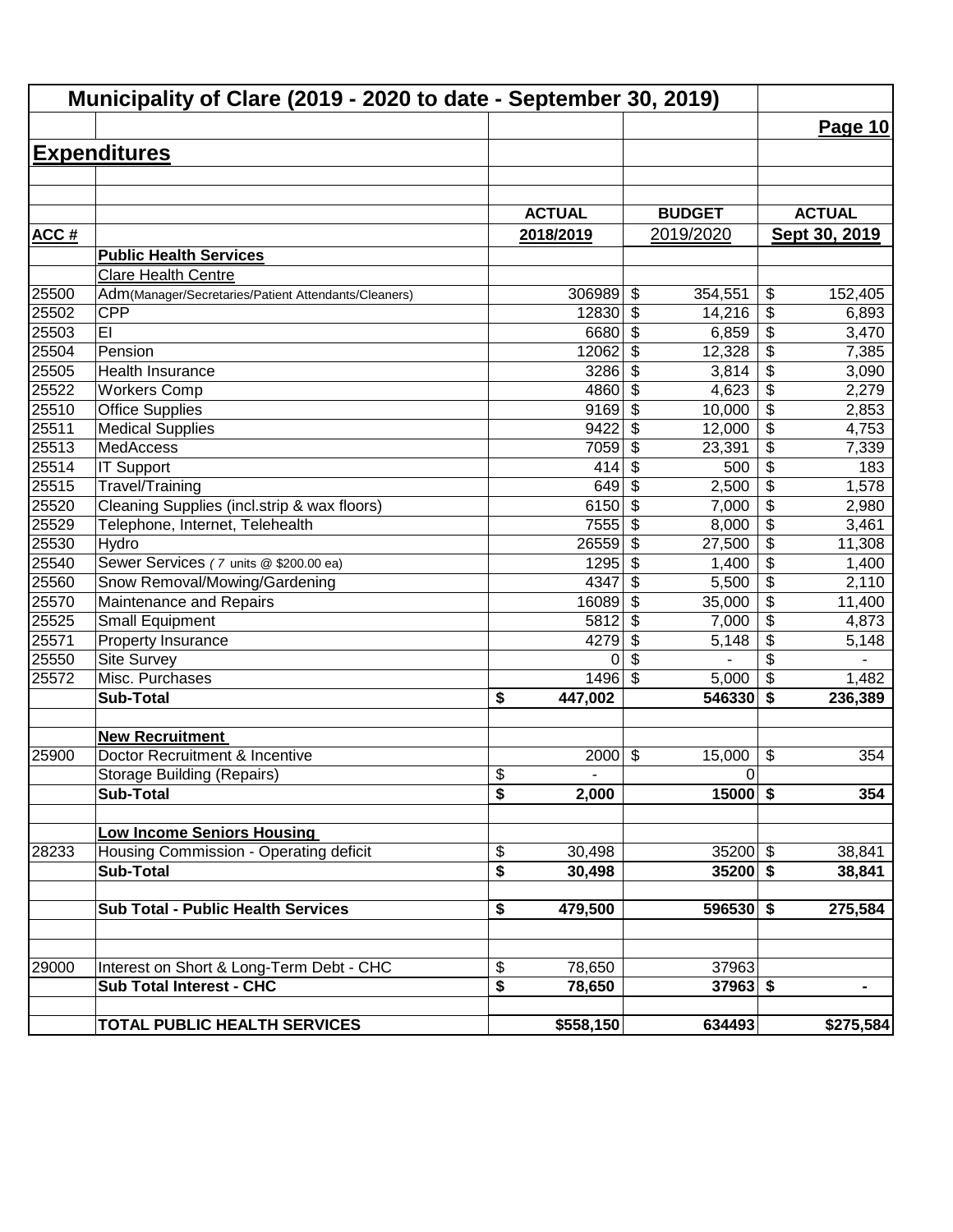|       | Municipality of Clare (2019 - 2020 to date - September 30, 2019) |                                      |               |                 |               |                            |               |
|-------|------------------------------------------------------------------|--------------------------------------|---------------|-----------------|---------------|----------------------------|---------------|
|       | <b>Expenditures</b>                                              |                                      |               |                 |               | Page 11                    |               |
|       | <b>ENVIRONMENTAL DEVELOPMENT SERVICES</b>                        |                                      |               |                 |               |                            |               |
|       |                                                                  |                                      | <b>ACTUAL</b> |                 | <b>BUDGET</b> |                            | <b>ACTUAL</b> |
| ACC#  |                                                                  |                                      | 2018/2019     |                 | 2019/2020     |                            | Sept 30, 2019 |
|       | <b>Environmental Planning &amp; Zoning</b>                       |                                      |               |                 |               |                            |               |
| 26110 | Planning (meetings, etc)                                         | \$                                   | 438           | \$              | 4,000         | $\boldsymbol{\theta}$      |               |
| 26220 | <b>Sub-Division Regulations</b>                                  | \$                                   | 1,875         | $\overline{\$}$ | 2,000         | $\boldsymbol{\mathsf{S}}$  | 2,110         |
| 26221 | <b>By-law Review</b>                                             | \$                                   | 4,144         | \$              | 5,000         | $\boldsymbol{\mathcal{F}}$ | 2,599         |
|       | <b>Sub-Total</b>                                                 | $\overline{\$}$                      | 6,457         | \$              | 11,000        | \$                         | 4,710         |
|       | <b>Environmental Development Serv.</b>                           |                                      |               |                 |               |                            |               |
| 28467 | Regional Enterprise Networks(WREN)                               | \$                                   | 45,621        | \$              | 45,621        | \$                         | 22,810        |
|       |                                                                  | \$                                   | 45,621        | \$              | 45,621        | \$                         | 22,810        |
| 27180 | <b>Wentworth Lake Park</b>                                       | \$                                   | 1,947         | \$              | 1,250         | $\sqrt[6]{3}$              | 46            |
| 27179 | Belliveau Cove Dev./Wharf/Insurance                              | \$                                   | 10,054        | $\mathfrak{S}$  | 10,121        | $\boldsymbol{\mathsf{S}}$  | 9,857         |
|       | <b>Sub-Total</b>                                                 | $\overline{\boldsymbol{\mathsf{s}}}$ | 12,001        | \$              | 11,371        | $\overline{\bullet}$       | 9,903         |
|       | TOTAL EVIRONMENT DEVELOPMENT                                     | $\overline{\boldsymbol{\mathsf{s}}}$ | 64,079        | \$              | 67,992        | \$                         | 37,423        |
|       |                                                                  |                                      |               |                 |               |                            |               |
|       |                                                                  |                                      |               |                 |               |                            |               |
|       |                                                                  |                                      |               |                 |               |                            |               |
|       |                                                                  |                                      |               |                 |               |                            |               |
|       |                                                                  |                                      |               |                 |               |                            |               |
|       |                                                                  |                                      |               |                 |               |                            |               |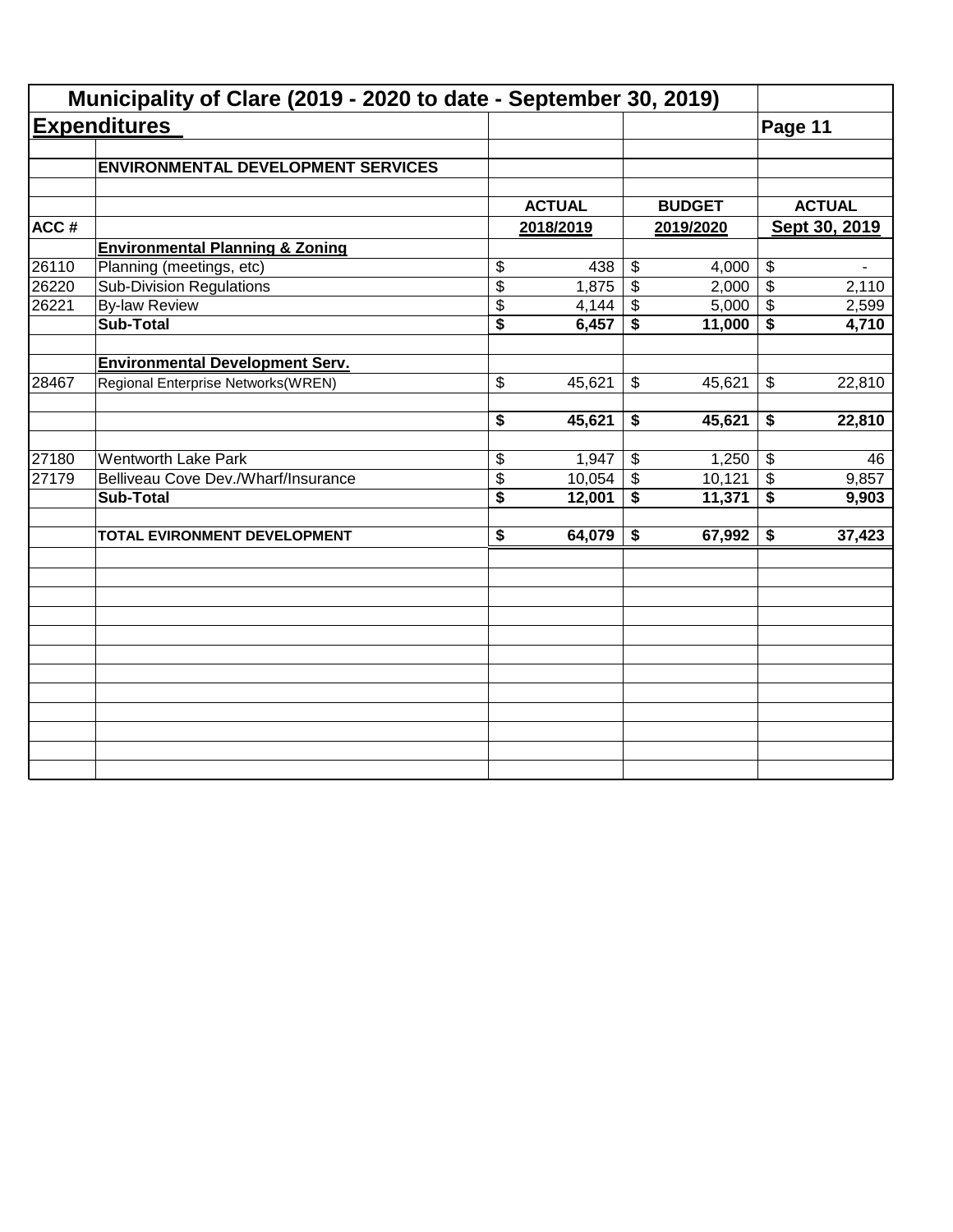|                | Municipality of Clare (2019 - 2020 to date - September 30, 2019)<br><b>Expenditures</b> |                 |                |                 |                          |                                      | Page 12         |
|----------------|-----------------------------------------------------------------------------------------|-----------------|----------------|-----------------|--------------------------|--------------------------------------|-----------------|
|                | <b>RECREATION &amp; CULTURAL SERVICES</b>                                               |                 |                |                 |                          |                                      |                 |
|                |                                                                                         |                 | <b>ACTUAL</b>  |                 | <b>BUDGET</b>            |                                      | <b>ACTUAL</b>   |
|                |                                                                                         |                 | 2018/2019      |                 | 2019/2020                |                                      | Sept 30, 2019   |
|                | <b>COMMUNITY DEVELOPMENT</b><br>Economic Development                                    |                 |                |                 |                          |                                      |                 |
|                | Tourism                                                                                 | \$              | 189,563        | \$              | 205,915                  | \$                                   | 108,160         |
|                | Recreation                                                                              | \$              | 192,141        | \$              | 216,091                  | \$                                   | 149.591         |
|                | <b>Building</b>                                                                         |                 |                |                 |                          |                                      |                 |
|                | <b>Community Development Admin</b>                                                      | \$              | 189.488        | \$              | 213.235                  | \$                                   | 102,722         |
| 26290          | - GranFondo Registration                                                                | \$              | 41,710         | $\overline{\$}$ | 37,000                   | $\overline{\mathcal{S}}$             | 30,509          |
| 26291          | - GranFondo Logistics                                                                   | \$              | 17,089         | \$              | 25,400                   | \$                                   | 13,352          |
| 26292          | - GranFondo Administration                                                              | \$              | 7,899          | \$              | 7,600                    | \$                                   | 8,751           |
| 26293          | - GranFondo Hospitality                                                                 | \$              | 37,568         | \$              | 45,000                   | \$                                   | 38,593          |
| 26294          | - GranFondo Safety                                                                      | \$              | 3,219          | \$              | 6,500                    | \$                                   | 8,331           |
| 26295          | - GranFondo Volunteer                                                                   | \$              | 4,849          | \$              | 6,300                    | \$                                   | 4,034           |
| 26296          | - GranFondo Marketing                                                                   | \$              | 37,993         | \$              | 25,000                   | \$                                   | 17,597          |
| 26297          | - GranFondo Learn to Fondo                                                              | \$              | 264            | \$              | 1,200                    | \$                                   | 534             |
|                | GranFondo Total                                                                         | \$              | 150,591        | \$              | 154,000                  | \$                                   | 121,701         |
| 26301          | - Clare 250                                                                             | \$              | 116,876        | \$              |                          | \$                                   |                 |
| 26000          | - CMA 2024                                                                              |                 | 33,268         |                 | 60,000                   |                                      | 18,410          |
|                |                                                                                         | \$              | 871,927        | \$              | 849.241                  | \$                                   | 500,585         |
|                |                                                                                         |                 |                |                 |                          |                                      |                 |
|                | <b>Building &amp; Facilities</b>                                                        |                 |                |                 |                          |                                      |                 |
| 27250          | Meteghan Library - Janitorial                                                           | \$              | 5,528          | \$              | 6,000                    | \$                                   | 2,766           |
| 27253          | Meteghan Library Branch                                                                 | \$              | 24,590         | \$              | 24,525                   | \$                                   | 16,802          |
| 27254          | Extra Hours per week (Library Branch)                                                   | \$              | 2,205          | \$              | 2,300                    | \$                                   | 1,170           |
| 27255          | Hub Culturel/Cultural Hub/CIFA Building                                                 | \$              | 15,783         | \$              | 22,500                   | \$                                   | 9,194           |
| 27256          | <b>Havelock Community Centre</b>                                                        | \$              | 1,539          | \$              | 4,300                    | \$                                   | 1,303           |
| 27257          | Meteghan Park                                                                           | \$              | 2,567          | \$<br>\$        | 5,200                    | \$                                   | 2,419           |
| 27258<br>27259 | Ground Search & Rescue Building<br>Eco Park - Insurance                                 | \$<br>\$        | 2,217<br>8,521 | \$              | 3,000<br>10,206          | \$<br>\$                             | 1,557<br>10,211 |
| 27260          | Eco Park - Operations (hydro, etc)                                                      | \$              | 27,610         | \$              | 15,000                   | \$                                   | 24,484          |
|                |                                                                                         |                 |                |                 |                          |                                      |                 |
| 27270          | Clare Veteran Centre (General Operations)                                               | \$              | 35,588         | \$              | 32,500                   | \$                                   | 10,677          |
| 27271          | Clare Veteran Centre (Insurance)                                                        | \$              | 6,804          | \$              | 8,161                    | \$                                   | 8.160           |
|                | 27275-76 St. Bernard Comm Recreation Ctre (Utilities)                                   | \$              | 8,977          | \$              | $\blacksquare$           | \$                                   |                 |
| 27279          | Écoles JMGay & St-Albert                                                                | \$              | 7,132          | \$              | 13,214                   | $\overline{\boldsymbol{\mathsf{s}}}$ | 7,859           |
| 28472          | Western Regional Library                                                                | \$              | 53,377         | \$              | 53,377                   | \$                                   | 26,689          |
| 28700          | Tent / Trailer Rental                                                                   | \$              | 8,721          | \$              | 8,000                    | \$                                   | 6,808           |
|                | <b>Total Building &amp; Facilities</b>                                                  | \$              | 211,159        | \$              | 208,283                  | \$                                   | 130,097         |
|                | <b>Cultural Services</b>                                                                |                 |                |                 |                          |                                      |                 |
| 27290          | Societe Historique (Point a Major Insurance)                                            | \$              | 805            | \$              | 823                      | -\$                                  | 823             |
| 27900          | Contribution to Festival Acadien                                                        | \$              | 20,000         | \$              | 20,000                   | \$                                   | 20,000          |
|                | Productions le Moulin                                                                   | \$              | 1,000          | \$              | 1,000                    | \$                                   | 1,000           |
|                | New France - Electric City                                                              |                 |                | \$              | 5,000                    | \$                                   | 5,000           |
|                | Société édifice Ste-Marie de la Pointe                                                  |                 |                | \$              | 10,000                   | \$                                   | 10.000          |
|                | Centre acadien - Historic NS                                                            |                 |                | \$              | 7,897                    | \$                                   | 7,897           |
|                | <b>Council Commitment to Special Projects</b>                                           |                 |                |                 |                          |                                      |                 |
|                | - Clare 250                                                                             | \$              | 25,000         | \$              | $\overline{\phantom{a}}$ |                                      |                 |
|                | - Cape Ste Marie                                                                        | \$              | 25,000         | \$              |                          |                                      |                 |
|                | - Gran Fondo                                                                            | \$              | 11,238         | \$              | 15,000                   |                                      |                 |
|                | <b>Total Cultural Services</b>                                                          | \$              | 83,043         | \$              | 59,720                   | \$                                   | 44,720          |
|                | Other                                                                                   |                 |                |                 |                          |                                      |                 |
| 27295          | Université Ste-Anne                                                                     | \$              |                | \$              | 25,000                   | \$                                   |                 |
|                | Yarmouth Hospital Foundation                                                            | $\overline{\$}$ | 5,000          | \$              | 5,000                    | \$                                   | 5,000           |
|                | Clare Froggers 4x4 Club (4x4 Fundraising Event)                                         | \$              | 1,000          | \$              | $\blacksquare$           |                                      |                 |
|                | <b>Total Other</b>                                                                      | \$              | 6,000          | \$              | 30,000                   | \$                                   | 5,000           |
|                |                                                                                         |                 |                |                 |                          |                                      |                 |
|                |                                                                                         |                 |                |                 |                          |                                      |                 |
|                | TOTAL COMMUNITY DEVELOPMENT AND CULTURAL SERVICES                                       | \$              |                |                 | 1,147,244                | \$                                   | 680,402         |
|                |                                                                                         |                 |                |                 |                          |                                      |                 |